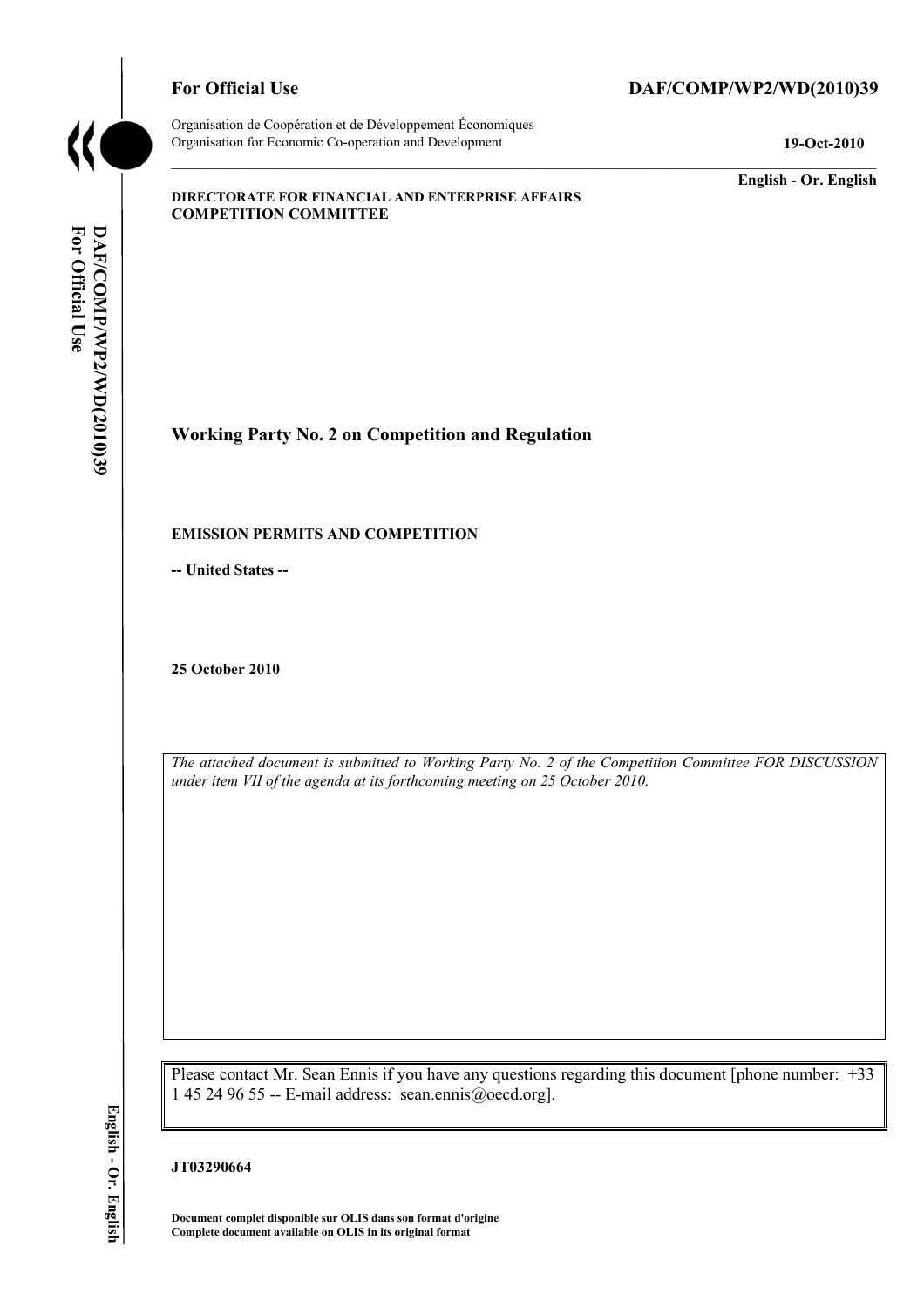### **1. Introduction**

 renewable energy certificates. 1. The Secretariat's guide for country submissions requested information on the scope of emissions trading schemes and general characteristics of tradable permits, the allocation of permits, the market for permits, and the effect of permits on the output market. Accordingly, this submission describes existing emissions permit trading schemes in the United States. It then discusses carbon offset programs and

2. The United States has not established a program of tradable permits for greenhouse gas emissions at the national level. However, this summary describes the first ever national-level trading program, which addressed sulfur dioxide (SO**2**) emissions, and a number of regional or State programs that cover greenhouse gas emissions and other air and water pollutants. The U.S. federal antitrust agencies (Department of Justice and Federal Trade Commission) have had limited involvement with emissions trading issues. This submission briefly describes that involvement, including some consumer protection issues.

### **2. The Acid Rain Program**

(EPA) as part of the 1990 Amendments to the Clean Air Act (CAA), addresses  $SO_2$  emissions in the 48 contiguous states using a cap-and-trade program, and focuses on emissions from the electric power sector. are tradable and can be bought or sold by anyone, including individuals and companies that are not allows sources of  $SO_2$  that are not required to participate in the program to opt-in and receive allowances. 3. The Acid Rain Program, which is administered by the U.S. Environmental Protection Agency The first phase of the program started in 1995 and allocated allowances (*i.e.,* permits) to utility companies that operated the larger, higher emitting plants, based on historical data and a defined formula.<sup>1</sup> The second phase of the program started in 2000 and tightened the overall emission caps at the larger plants and set new restrictions at many smaller plants (generally covering all units larger than 25 MW). Along with the allocated permits, the EPA auctions a small portion (2.8%) of allowances annually. There are two auctions conducted each year: a spot auction for permits that can be used that year, and an advance auction, to allow planning (*e.g.,* new plant construction, expansion of existing facilities), for permits that can be used starting 7 years after the auction date (although they can be traded before then). All of the allowances regulated. The allowances can be banked for use in future years. There is also an opt-in program that During the first 11 years of the program, annual  $SO_2$  emissions from U.S. sources decreased by more than 40 percent.<sup>2</sup> By using a flexible, market-based mechanism, significant emission reductions were achieved at a fraction of the anticipated cost. Ex-post analysis of the program estimates annual benefits of the program in 2010 at \$122 billion and costs for that year at \$3 billion, a 40-to-1 benefit/cost ratio.<sup>3</sup>

 $\overline{a}$  of allowances issued to units each year. 1 For the first five years of the program, the allowances were allocated at an emissions rate of 2.5 pounds of SO<sub>2</sub>/mmBtu (million British thermal units) of heat input, multiplied by the unit's baseline mmBtu (as prescribed by Title IV of CAA). After 2000 the formula allowed 1.2 pounds of SO<sub>2</sub>/mmBtu of heat input, multiplied by the unit's baseline. Beginning in 2010, the CAA places a cap at 8.95 million on the number

<sup>&</sup>lt;sup>2</sup> See Napolitano et al. (2007), "The U.S. Acid Rain Program: Key Insights from the Design, Operation, and Assessment of a Cap-and-Trade Program" The Electricity Journal 20(7): 47-58, available at http://www.epa.gov/airmarkt/resource/docs/US%20Acid%20Rain%20Program\_Elec%20Journal%20Aug %202007.pdf.

<sup>&</sup>lt;sup>3</sup> Lauraine G. Chestnut and David M. Mills, "A Fresh Look at the Benefits and Cost of the US Acid Rain Program," Journal of Environmental Management, Vol. 77, Issue 3 (November 2005), 252-266. Year dollars are 2000.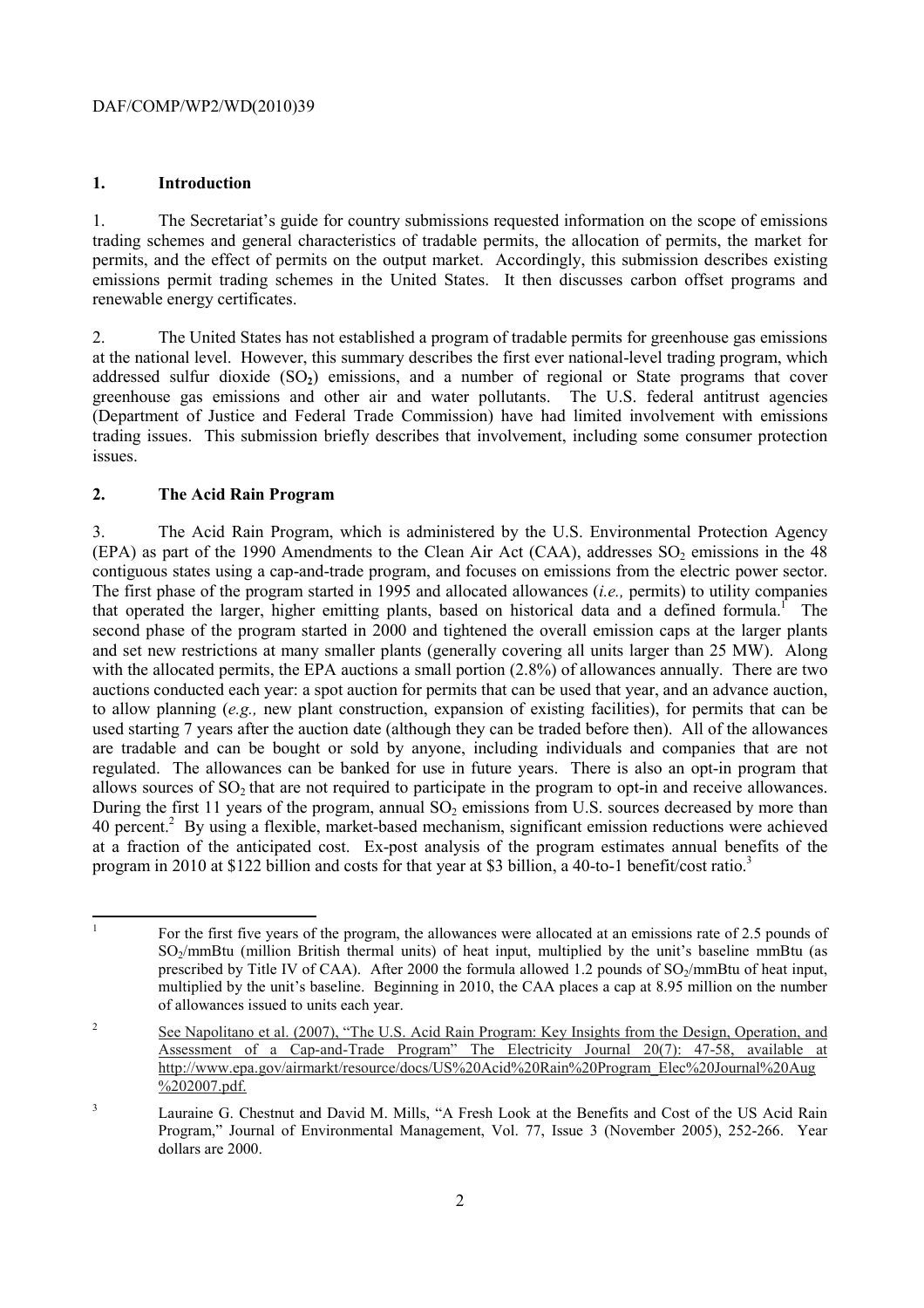4. In 2003, EPA began to administer the NOx Budget Trading Program under the NOx State Implementation Plan, also known as the "NOx SIP Call." The NOx Budget Trading Program (NBP) was a market-based cap and trade program created to reduce emissions of nitrogen oxide (NOx) from power plants and other large combustion sources in the eastern United States.

# **3. Regional, state, and local permit schemes**

 5. In 1994, the South Coast Air Quality Management District (AQMD) in southern California set up the Regional Clean Air Incentives program (RECLAIM), which regulates  $SO<sub>2</sub>$  and  $NO<sub>x</sub>$  emissions in that region.<sup>4</sup> The program began with a focus on facilities that emitted four or more tons of  $SO_2$  or  $NO_x$  per year. In RECLAIM, each firm receives trading credits equal to its annual emissions limit. The limits are based on past production and existing rules and control measures. Each year the number of credits is reduced. The credits are annual and can be bought and sold within the year they are issued. Firms can sell any credits that they have beyond their actual emissions.

organic compounds in the Chicago area.<sup>5</sup> The program went into effect in 2000 and focuses on major a reconciliation period. The ERMS also has an account of trading units that can be bought if a firm cannot 6. The State of Illinois adopted the Emissions Reduction Market System (ERMS) for volatile stationary sources that produce volatile organic compounds in the Chicago area; major sources are defined as sources that have baseline volatile organic compound emissions of 10 tons per "Ozone Season" (May 1 through September 30). The program issues trading units based on historical emissions, reduced by approximately 12%. The program is seasonal, such that firms must hold enough trading units to cover their emissions solely during this period. Permits can be bought and sold or banked for the following season. The trading units can be bought and sold from October 1 until December 31 during what is called buy trading units on the open market.

 regulated area, thereby enabling the polluters to avoid regulation. The RGGI's member states thus are 7. The Regional Greenhouse Gas Initiative (RGGI) is a regional  $CO<sub>2</sub>$  cap and trade program in the northeastern U.S. <sup>6</sup> and covers fossil fuel-fired power plants that generate 25MW or more each year. The program commenced in 2009 and applied a regional cap on emissions which will continue to be reduced by 2.5 percent each year from 2015 to 2018. The program has three year compliance periods, meaning that at the end of each period the regulated plant must have an allowance for each ton of  $CO<sub>2</sub>$  that was emitted over the preceding three years. The majority of the allowances are distributed through auctions, which are held quarterly by each participating State. The allowances are tradable and can be banked. Given its regional nature, the RGGI recognizes the potential for emissions "leakage," which occurs when polluters move outside of the regulated area while still providing the service that produces the pollution to the encouraged to monitor for possible leakage. The program also allows greater flexibility through offsets, enabling a limited number of greenhouse gas emission reduction projects outside the electricity sector to count towards compliance towards the program.

8. Although some of these programs have been in place for a number of years, there has been no evidence of permit market manipulation. At least one empirical study on the effects of banking in the Acid Rain Program found that the amount of banking during the first eight years of the program was efficient.<sup>7</sup>

 <sup>4</sup>*Available at* http://www.aqmd.gov/reclaim/reclaim.html.

<sup>5</sup>*Available at* http://www.epa.state.il.us/air/erms/.

 $\sqrt{6}$ <sup>6</sup>*Available at* http://www.rggi.org/

<sup>7</sup> Ellerman, A.D., and J.-P. Montero (2007), *The Efficiency and Robustness of Allowance Banking in the U.S. Acid Rain Program*. The Energy Journal 28: 47-71.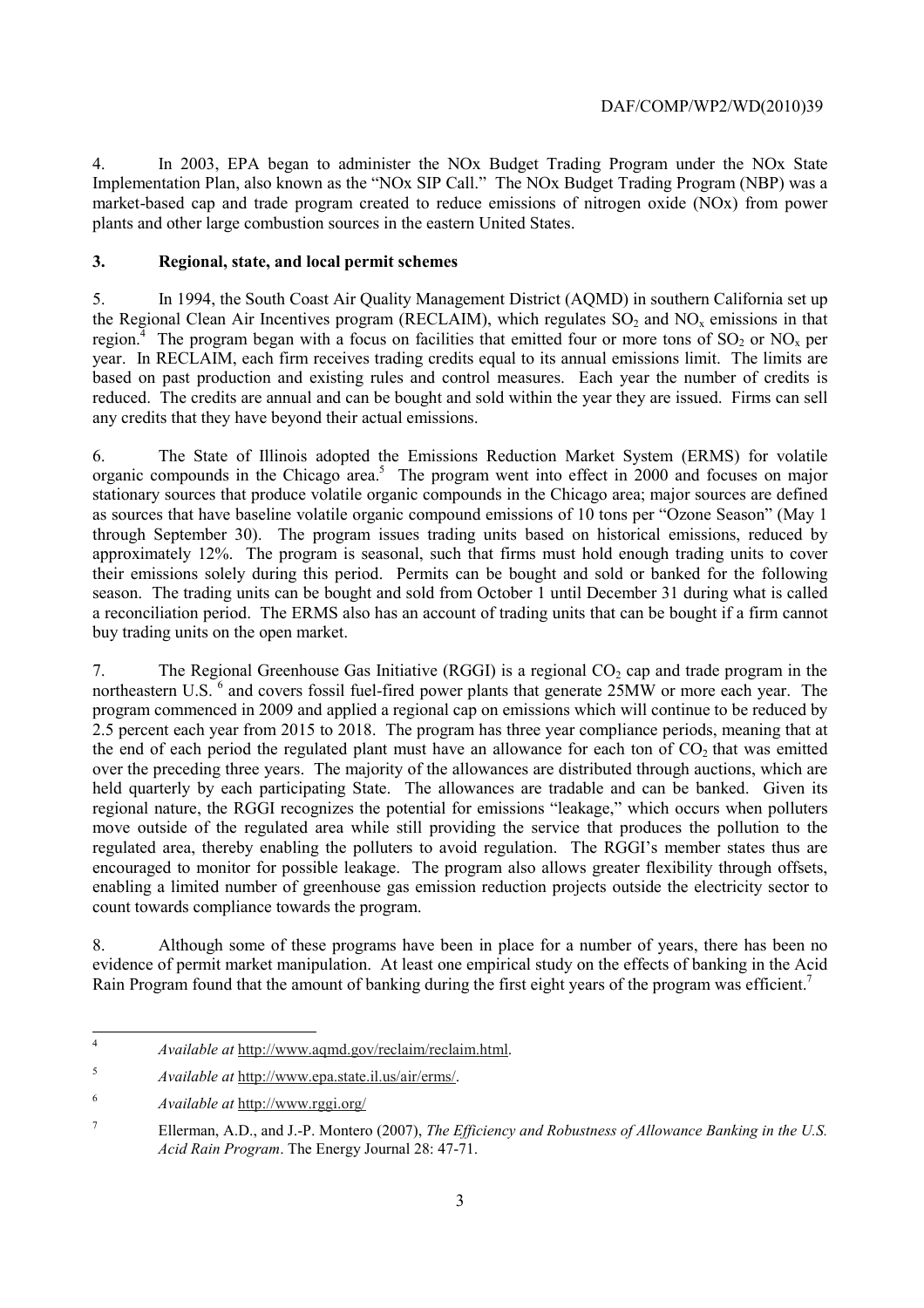9. The EPA's experience with the Acid Rain Program provides a good model for implementing a cap-and-trade program and has greatly influenced the development of other cap and trade programs both in the U.S. and abroad. The Program provides clear and strong incentives along with simple rules. It also uses information technology to collect large amounts of data that is made available to stakeholders, including the public. This allows for multiple levels of assessment to measure progress of the program. A 2007 EPA study<sup>8</sup> of the Acid Rain Program listed "key lessons" about effective design and operation of cap-and-trade programs in the U.S., including:

- Clear, comprehensive legislation makes it easier to implement the program and minimizes legal challenges that can introduce uncertainty, delays, and additional costs;
- A solid, but adaptable, program foundation is a substantial benefit, allowing room for new information, practices, and technologies;
- Flexibility in compliance approaches streamlines the decision-making process, fosters innovation, opens new compliance alternatives, and creates competition among emission reduction options, thereby reducing compliance costs—and lower costs make it possible to seek greater environmental protections where necessary;
- Accountability is a prerequisite for flexibility -- regulated sources must be held accountable for accurately measuring and reporting all emissions, and complying with program requirements;
- Clear, simple rules are easier and less costly to implement; complexity may be required in some cases, but should be minimized whenever possible;
- Clear and strong incentives can encourage better monitoring and improve compliance with allowance holding requirements;
- Regulators can create a cooperative relationship with industry by focusing on results and assisting regulated sources in complying with program requirements;
- Cap-and-trade programs can provide cost-effective, broad, regional reductions of air pollution and should complement efforts to attain and maintain local air quality;
- • Transparency of data and program operation provide an additional level of scrutiny to verify enforcement and encourage compliance, and inform stakeholders, including the public, about the program and its results; and
- Assessment is an important tool to measure progress toward the goal of the program.

# **4. Carbon offsets and renewable energy certificates**

10. As noted above, the United States has not established a mandatory federal program for greenhouse gas emission permits, and consequently does not have a market in which Federal emission permits are being traded. It does, however, have a voluntary market for renewable energy certificates (RECs) and instruments that aim to reduce greenhouse gas emissions. REC markets are largely driven by

8

See note 2 above.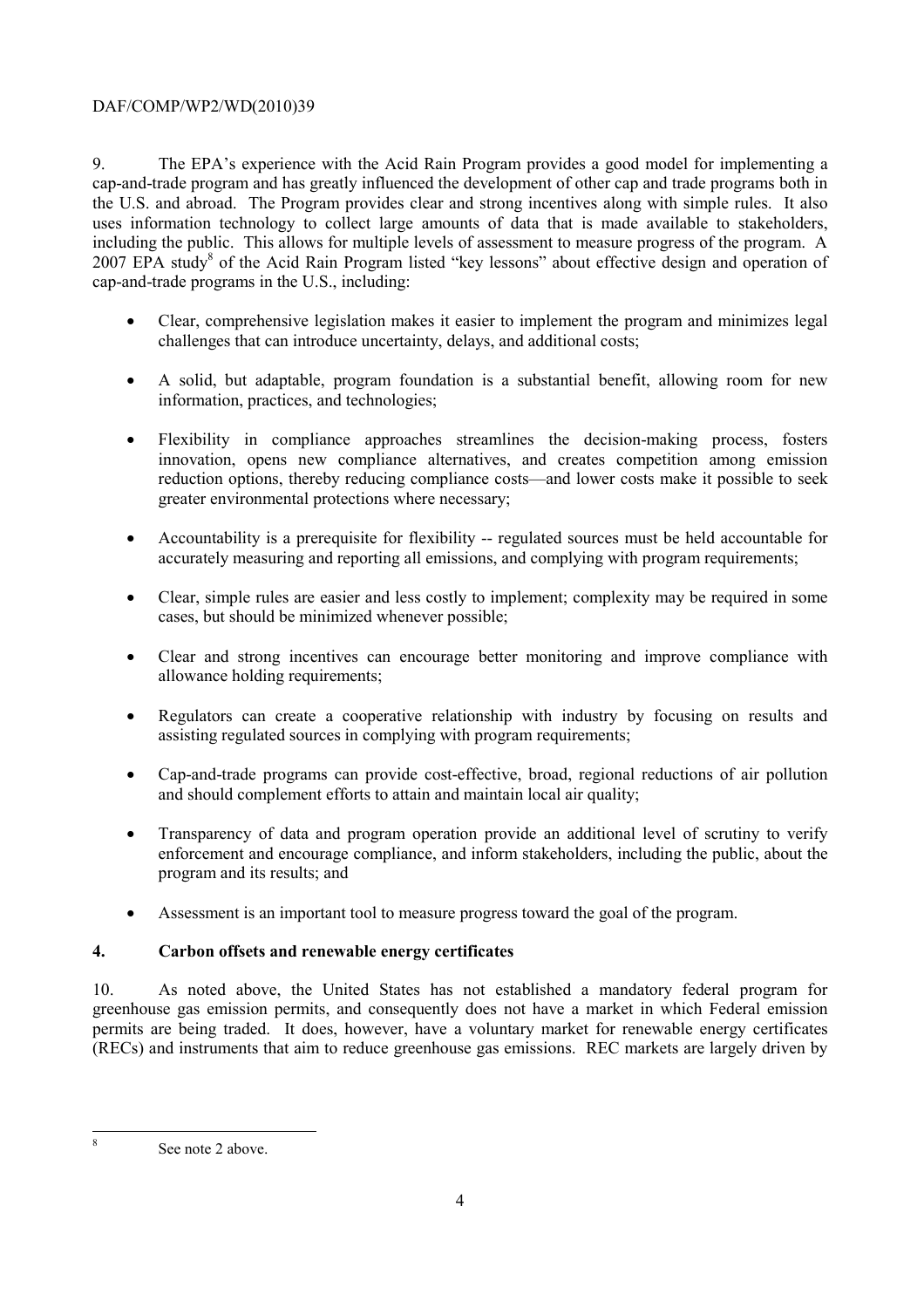State initiatives requiring a certain level of renewable energy, but also have a voluntary component and fulfill the broader national market demand for renewable energy.<sup>9</sup>

## *4.1 Carbon offsets*

 for their advertising claims (*e.g.*, "our coffee is carbon neutral"). 11. Carbon offsets are credits or certificates representing the right to claim responsibility for greenhouse gas emission reductions, resulting typically from individual projects. To be credible, credits should only be issued for reductions that would not have occurred in the absence of the program (i.e., they should be additional). For example, a carbon offset provider might develop a project to install a landfill methane collection system or plant trees in an effort to reduce greenhouse gasses and, in turn, will sell the emission reduction credits to interested parties once they have been verified and certified by the regulator or an accredited third party. By acquiring these greenhouse gas reduction credits, purchasers, including individuals, businesses, and governments, seek to reduce their "carbon footprint" or to become "carbon neutral." Offsets help these organizations and individuals fulfil environmental goals and provide a basis

### *4.2 Renewable energy certificates*

 attributes of that electricity. Under this second approach, generators sell their electricity at market prices 12. In the United States, retail electricity customers can support renewable energy by purchasing either renewable electricity or renewable energy certificates. Under the first approach, consumers purchase renewable energy through traditional electricity contracts with their local utility or power provider, in areas in which such energy is sold. Such energy is often more expensive than conventional energy; consequently, consumers usually pay a premium for it. Generators can recover some of this premium by splitting their output into two products: the electricity itself, and certificates representing the renewable applicable to conventionally produced power, and then charge for the electricity's renewable attribute separately by selling certificates to brokers and retailers for resale to individuals and organizational purchasers across the country who use them to characterize the conventional electricity they buy as renewable and lessen their carbon footprint. The REC market, therefore, helps renewable energy generators by expanding the number of potential renewable energy purchasers, possibly avoiding transmission costs associated with traditional contracts, and helping to ameliorate supply and demand problems associated with the intermittent operation of some renewable energy facilities *(e.g.*, solar power facilities).

 from renewable sources. Since purchasing renewable energy directly is not always practical, most states 13. Because there is no Federal mandate for renewable electricity in the United States, the interstate market for RECs is largely voluntary.<sup>10</sup> RECs do, however, play a role in mandatory markets as well. For example, many states require electricity providers to purchase a minimum percentage of their electricity allow providers to meet their quotas through the purchase of RECs.

14. Where carbon offsets and RECs are not generated to meet regulatory targets, they are bought and sold in voluntary markets, which are growing rapidly.<sup>11</sup> In these voluntary markets, no federal agency

The following summary is based on the Federal Register Notice of the FTC's January 8, 2008 workshop on the marketing of carbon offsets and renewable energy certificates (*available at*  http://www.f<u>tc.gov/os/2007/11/P954501carbfrn.pdf</u>).

<sup>&</sup>lt;sup>10</sup> RECs can play a role as carbon offsets for compliance, and emerging State and regional programs are actively considering offsets as a key component to achieving emission reduction targets.

 $11$ 11 See United State Government Accountability Office, "*Carbon Offsets: The U.S. Voluntary Market is Growing but Quality Assurance Poses Challenges for Market Participants*" (Report to Congressional Requesters, August 2008), available at http://www.gao.gov/new.items/d081048.pdf.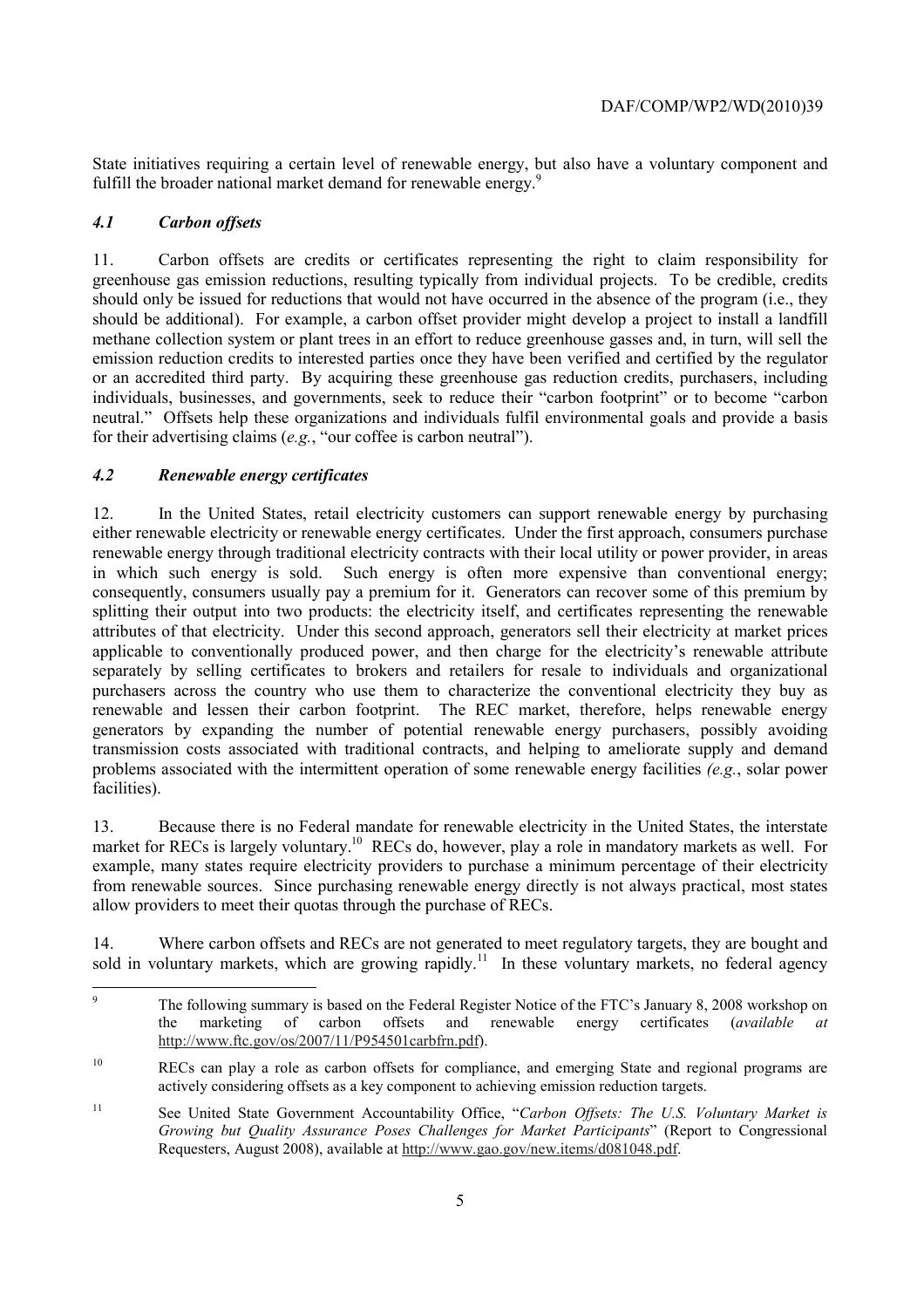currently has a comprehensive oversight role. In the absence of national regulation, voluntary third-party certification programs have arisen, and more are under development, to help reduce inappropriate practices and provide guidance to marketers through the development of industry standards.

15. An August 2008 United State Government Accountability Office Report on Carbon offsets found that:

16. "Increased federal oversight of the U.S. voluntary market [for carbon offsets] could enhance the market's transparency and improve consumer protection, but may also reduce flexibility, increase administrative costs, and stifle innovation… Including offsets in regulatory programs to limit greenhouse gas emissions could also lower the cost of compliance….However… concerns about the credibility of offsets could compromise the environmental integrity of a compliance system."<sup>12</sup>

# **5. U.S. agency activity in this field**

17. The US Department of Justice Antitrust Division has been a long time proponent of market-based solutions in regulatory contexts, including in emissions trading. In particular, the Division has encouraged the auctioning of permits in situations as far back as the 1986 EPA phase-down of the use of asbestos.<sup>1</sup> and was involved in planning for the Acid Rain Program in the 1990s.

18. The Federal Trade Commission is currently reviewing its environmental marketing guidelines, also known as the Green Guides.14 Last updated in 1998, the Green Guides outline general principles for all environmental marketing claims and provide specifics about certain green claims, such as degradability, compostability, recyclability, etc.

workshop, that are available on its web site. $17$ 19. As part of its Green Guides review process, the FTC held a January 8, 2008 workshop on the marketing of carbon offsets and renewable energy certificates (RECs)<sup>15</sup> as detailed in a Federal Register Notice mentioned above.<sup>16</sup> The FTC solicited and received 57 public comments in connection with the

 competent and reliable scientific evidence. 20. The FTC also combats unfair and deceptive practices in these carbon offset and REC markets as part of its general consumer protection mission. Under the FTC Act, all marketers making express or implied claims about the attributes of their product or service must have a reasonable basis for their claims at the time they make them. In the environmental advertising realm, such reasonable basis often requires

 addressed in the older Guides. With respect to RECs, the FTC proposes that marketers should qualify 21. On October 6, 2010, the FTC released proposed revisions to the Green Guides for public comment.<sup>18</sup> The proposed revised Guides address RECs and carbon offset claims, neither of which were

15 See http://www.ftc.gov/bcp/workshops/carbonoffsets/index.shtml.

18 See http://www.ftc.gov/opa/2010/10/greenguide.shtm.

 $\overline{a}$  $Id$ .

<sup>&</sup>lt;sup>13</sup> Comments of the United States Department of Justice on Asbestos; Proposed Mining and Import Restrictions and Proposed Manufacturing Importation and Processing Prohibitions, EPA Docket OPTS-52036 (June 30, 1986).

<sup>14</sup> See http://www.ftc.gov/green,

<sup>16</sup>*Supra* note 11 above.

<sup>17</sup> <sup>17</sup>*Available at* http://www.ftc.gov/os/comments/carbonworkshop/index.shtm.